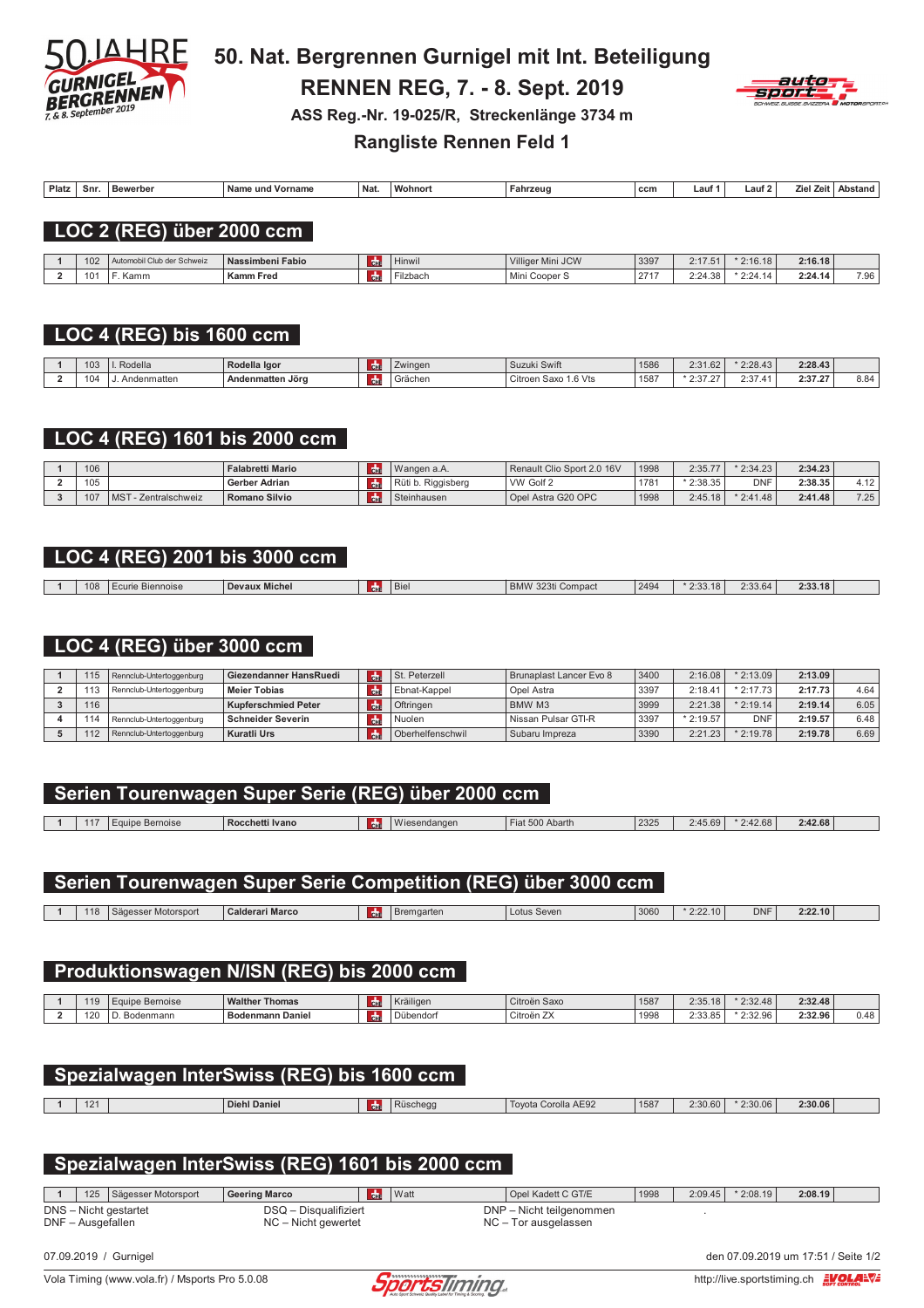

#### 50. Nat. Bergrennen Gurnigel mit Int. Beteiligung **RENNEN REG, 7. - 8. Sept. 2019** ASS Reg.-Nr. 19-025/R, Streckenlänge 3734 m **Rangliste Rennen Feld 1**



| Platz | Snr. | <b>Bewerber</b>            | Name und Vorname       | Nat.          | Wohnort          | Fahrzeug             | ccm  | Lauf 1     | Lauf 2     |         | Ziel Zeit   Abstand |
|-------|------|----------------------------|------------------------|---------------|------------------|----------------------|------|------------|------------|---------|---------------------|
|       |      |                            |                        |               |                  |                      |      |            |            |         |                     |
|       | 123  | MST - Zentralschweiz       | <b>Burri Andreas</b>   | $\frac{1}{2}$ | Malters          | Opel Kadett C        | 1998 | $*2:12.63$ | 2:13.09    | 2:12.63 | 4.44                |
|       | 128  | <b>Gruyere Racing Team</b> | Zanni Dvlan            | $\frac{1}{2}$ | La Roche         | Renault Clio III Cup | 1998 | 2:20.46    | $*2:19.83$ | 2:19.83 | 11.64               |
|       | 122  | Ecurie Performance         | <b>Delay Vincent</b>   | $\frac{1}{2}$ | Apples           | VW Golf GTI 16V      | 1989 | 2:22.32    | $*2:20.14$ | 2:20.14 | 11.95               |
|       | 124  | A. Egetö                   | Egetö Adrian           | $\frac{1}{2}$ | Wollerau         | Renault Clio 3 Cup   | 1998 | 2:22.26    | $*2:20.72$ | 2:20.72 | 12.53               |
|       | 126  | R. Gerhäuser               | Gerhäuser Ralph        | $\frac{1}{2}$ | Oetwil a. Limmat | Opel Astra F Gsi 16V | 1998 | $*2:27.39$ | 2:28.55    | 2:27.39 | 19.20               |
|       | 127  |                            | <b>Tinguely Pierre</b> | <b>CHE</b>    | Granges-Paccot   | Opel Kadett C        | 1998 | 2:29.16    | $*2:27.39$ | 2:27.39 | 19.20               |

# Spezialwagen InterSwiss (REG) über 2000 ccm

| 130 | Team<br>Aut<br>ersa Racing | <b>Zbinden Michael</b>   |             | $\overline{M}$<br>Vattenwi | Opel Kadett C                   | 2498 | 2:10.09 | 2:09.39 | 2:09.39 |                                    |
|-----|----------------------------|--------------------------|-------------|----------------------------|---------------------------------|------|---------|---------|---------|------------------------------------|
| 129 |                            | <b>Messerli Hansuell</b> | <b>TCHE</b> | Helaisried                 | $+100T$<br>Kadett C/GTE<br>Ope' | 2400 | 2:29.37 | 2:28.93 | 2:28.93 | $\sim$ $\sim$<br>$\cdots$<br>13.54 |

### Formelfreie Produktionsfahrzeuge (REG) E1 bis 1400 ccm

| 133 | ersa Racing Team<br>Aute | <b>Cerini Michel</b> | <b>CHL</b> | Steffisburg | VW Polo           | 1398        | 2:30.90          | 2:29.54           | 2:29.54 |  |
|-----|--------------------------|----------------------|------------|-------------|-------------------|-------------|------------------|-------------------|---------|--|
| 131 | MS<br>Zentralschweiz     | <b>Kofler Peter</b>  | <b>TCH</b> | Stetten     | Rallve I<br>Simca | 1294<br>___ | 2.3701<br>2.01.5 | 0.2255<br>2.00.00 | 2:33.55 |  |

#### Formelfreie Produktionsfahrzeuge (REG) E1 1401 bis 2000 ccm

|    | 143 | C. Grispino                | <b>Grispino Claudio</b>  | <b>CHI</b>    | Steinen        | Renault 5 Williams | 2000 | 2:09.12    | $*2:07.96$ | 2:07.96 |       |
|----|-----|----------------------------|--------------------------|---------------|----------------|--------------------|------|------------|------------|---------|-------|
|    | 138 | ALL-IN Racing Team         | <b>Roberto Nicola</b>    | $\frac{1}{2}$ | Penthalaz      | Peugeot 205        | 1998 | <b>DNF</b> | $*2:08.46$ | 2:08.46 | 0.50  |
|    | 142 | Squadra Corse Quadrifoglio | <b>Tognacca Emanuele</b> | Idh⊨          | Gerra Verzasca | <b>VW Golf GLR</b> | 1984 | 2:10.90    | 2:13.11    | 2:10.90 | 2.94  |
|    | 141 | Jakober                    | <b>Jakober Patrick</b>   | CHE           | Kerns          | VW Golf 19 16V     | 1800 | 2:22.89    | $*2:11.70$ | 2:11.70 | 3.74  |
|    | 136 |                            | <b>Zehnder Roger</b>     | <b>d</b>      | Wetzikon       | <b>VW Golf</b>     | 1996 | $*2:15.79$ | 2:16.67    | 2:15.79 | 7.83  |
|    | 140 | . Bachmann                 | <b>Bachmann Daniel</b>   | $ch$          | Schwarzenberg  | VW Golf 2          | 1998 | 2:18.55    | 2:18.13    | 2:18.13 | 10.17 |
|    | 139 | Ecurie du Nord             | Jäggi Joël               | Idh⊧          | Chavornav      | Opel Corsa A       | 1997 | 2:27.12    | $*2:26.81$ | 2:26.81 | 18.85 |
|    | 137 | Racing Club Airbag         | Kousz Ivan               | <b>R</b>      | Birmensdorf    | Opel Kadett        | 1997 | 2:30.36    | $*2:28.96$ | 2:28.96 | 21.00 |
|    | 135 | Squadra Corse Quadrifoglio | Lorenzetti Michele       | <b>CHE</b>    | <b>Banco</b>   | Opel Ascona B      | 1979 | 2:33.84    | 2:35.90    | 2:33.84 | 25.88 |
| 10 | 134 | . Cerini<br>M.             | <b>Cerini Mario</b>      | <b>R</b>      | Reutigen       | Citroën Saxo VTS   | 1587 | 2:47.09    | 2:43.28    | 2:43.28 | 35.32 |

#### Formelfreie Produktionsfahrzeuge (REG) E1 über 2000 ccm

| 149 | Squadra Corse Quadrifoglio | Stacchi Mattia         | <b>CHE</b>    | Claro        | BMW M3 E30          | 2500 | 2:16.26 | $*$ 2:11.30 | 2:11.30 |       |
|-----|----------------------------|------------------------|---------------|--------------|---------------------|------|---------|-------------|---------|-------|
| 147 | ALL-IN Racing Team         | <b>Beveler Etienne</b> | $\frac{1}{2}$ | La Chaux     | Opel Ascona B       | 2486 | 2:12.52 | $*$ 2:11.35 | 2:11.35 | 0.05  |
| 148 | Ecurie du Nord             | D'Onofrio Dario        | <b>The</b>    | Yvonand      | Fiat Punto GT       | 2332 | 2:15.11 | $*$ 2:14.19 | 2:14.19 | 2.89  |
| 146 | Automobil Club der Schweiz | <b>Meier Oliver</b>    | ran.          | l Wermatswil | Mini Cooper Works   | 2717 | 2:15.90 | * 2:15.62   | 2:15.62 | 4.32  |
| 144 | Sägesser Motorsport        | <b>André Marcel</b>    | <b>CHE</b>    | Heimberg     | Mercedes            | 2498 | 2:24.12 | $*$ 2:21.36 | 2:21.36 | 10.06 |
| 145 | Atelier de la Tzouma       | <b>Mathey Allan</b>    | CHI           | l Salvan     | <b>BMW 325i E36</b> | 2494 | 2:25.93 | $*2:24.76$  | 2:24.76 | 13.46 |

#### Formelfreie Rennwagen (REG) Sportscar E2-SC

1 | 150 | Sägesser Motorsport

**Eberhart Marcel**  $\frac{1}{\sqrt{\frac{1}{\sqrt{1}}}}$  Uetendorf

Radical SR3

 $1500$  2:11.21 \* 2:08.85 2:08.85

# Formelfreie Rennwagen (REG) Singleseater E2-SS

|  | 151                         | Squadra Sport and Prestige | Salomon Joffrey | <b>CHI</b>                    | Locle | 'Jed | 1998 | $*2:08.10$                   | 2:08.43 | 2:08.10 |  |
|--|-----------------------------|----------------------------|-----------------|-------------------------------|-------|------|------|------------------------------|---------|---------|--|
|  |                             |                            |                 |                               |       |      |      |                              |         |         |  |
|  | Rennleiter: Peter Flückiger |                            |                 | Jury Präsident: Hubert Wenger |       |      |      | Zeitmessung: Sportstiming.ch |         |         |  |

DNS - Nicht gestartet DNF - Ausgefallen

07.09.2019 / Gurnigel

DSQ - Disqualifiziert NC - Nicht gewertet

DNP - Nicht teilgenommen NC - Tor ausgelassen

den 07.09.2019 um 17:51 / Seite 2/2

Vola Timing (www.vola.fr) / Msports Pro 5.0.08



http://live.sportstiming.ch EVOLA-VE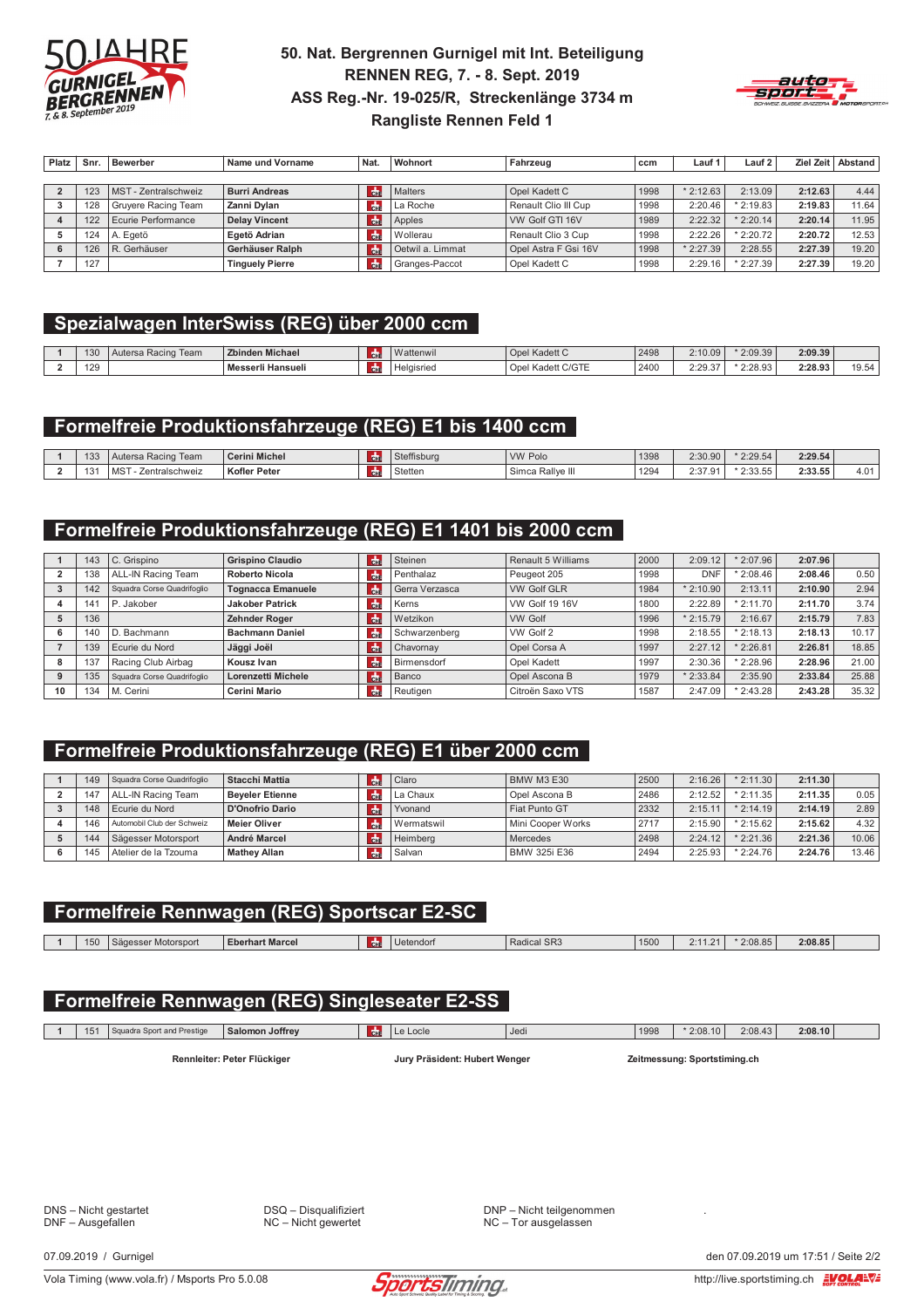

# 50. Nat. Bergrennen Gurnigel mit Int. Beteiligung **RENNEN REG, 7. - 8. Sept. 2019** ASS Reg.-Nr. 19-025/R, Streckenlänge 3734 m Offizielles Gesamtklassement (Scratch) REG



| Platz                   | Snr. | Gr/KI              | <b>Bewerber</b>            | Name und Vorname           | Nat.          | Wohnort            | Fahrzeug                   | ccm  | Lauf 1     | Lauf 2     |         | Ziel Zeit Abstand |
|-------------------------|------|--------------------|----------------------------|----------------------------|---------------|--------------------|----------------------------|------|------------|------------|---------|-------------------|
|                         |      |                    |                            |                            |               |                    |                            |      |            |            |         |                   |
| $\mathbf{1}$            | 143  | E1-2000            | C. Grispino                | <b>Grispino Claudio</b>    | <b>de</b>     | Steinen            | Renault 5 Williams         | 2000 | 2:09.12    | $*2:07.96$ | 2:07.96 |                   |
| $\overline{2}$          | 151  | E <sub>2</sub> -SS | Squadra Sport and Prestige | <b>Salomon Joffrey</b>     | $th$          | Le Locle           | Jedi                       | 1998 | 2:08.10    | 2:08.43    | 2:08.10 | 0.14              |
| $\mathbf{3}$            | 125  | IS-2000            | Sägesser Motorsport        | <b>Geering Marco</b>       | dh.           | Watt               | Opel Kadett C GT/E         | 1998 | 2:09.45    | * 2:08.19  | 2:08.19 | 0.23              |
| $\overline{\mathbf{4}}$ | 138  | E1-2000            | ALL-IN Racing Team         | <b>Roberto Nicola</b>      | $\frac{1}{2}$ | Penthalaz          | Peugeot 205                | 1998 | <b>DNF</b> | $*2:08.46$ | 2:08.46 | 0.50              |
| 5                       | 150  | E <sub>2</sub> -SC | Sägesser Motorsport        | <b>Eberhart Marcel</b>     | <b>de</b>     | Uetendorf          | <b>Radical SR3</b>         | 1500 | 2:11.21    | * 2:08.85  | 2:08.85 | 0.89              |
| 6                       | 130  | $IS + 2000$        | Autersa Racing Team        | <b>Zbinden Michael</b>     | <b>de</b>     | Wattenwil          | Opel Kadett C              | 2498 | 2:10.09    | * 2:09.39  | 2:09.39 | 1.43              |
| $\overline{7}$          | 142  | E1-2000            | Squadra Corse Quadrifoglio | <b>Tognacca Emanuele</b>   | <b>de</b>     | Gerra Verzasca     | <b>VW Golf GLR</b>         | 1984 | 2:10.90    | 2:13.11    | 2:10.90 | 2.94              |
| 8                       | 149  | $E1 + 2000$        | Squadra Corse Quadrifoglio | <b>Stacchi Mattia</b>      | <b>CHE</b>    | Claro              | <b>BMW M3 E30</b>          | 2500 | 2:16.26    | 2:11.30    | 2:11.30 | 3.34              |
| 9                       | 147  | $E1+2000$          | <b>ALL-IN Racing Team</b>  | <b>Beyeler Etienne</b>     | <b>dh</b>     | La Chaux           | Opel Ascona B              | 2486 | 2:12.52    | $*2:11.35$ | 2:11.35 | 3.39              |
| 10                      | 141  | E1-2000            | P. Jakober                 | Jakober Patrick            | <b>de</b>     | Kerns              | VW Golf 19 16V             | 1800 | 2:22.89    | 2:11.70    | 2:11.70 | 3.74              |
| 11                      | 123  | IS-2000            | MST - Zentralschweiz       | <b>Burri Andreas</b>       | dm            | Malters            | Opel Kadett C              | 1998 | 2:12.63    | 2:13.09    | 2:12.63 | 4.67              |
| 12                      | 115  | $L4 + 3000$        | Rennclub-Untertoggenburg   | Giezendanner HansRuedi     | $H_{\rm{th}}$ | St. Peterzell      | Brunaplast Lancer Evo 8    | 3400 | 2:16.08    | 2:13.09    | 2:13.09 | 5.13              |
| 13                      | 148  | $E1 + 2000$        | Ecurie du Nord             | <b>D'Onofrio Dario</b>     | <b>dh</b>     | Yvonand            | Fiat Punto GT              | 2332 | 2:15.11    | $*2:14.19$ | 2:14.19 | 6.23              |
| 14                      | 146  | $E1 + 2000$        | Automobil Club der Schweiz | <b>Meier Oliver</b>        | <b>de</b>     | Wermatswil         | Mini Cooper Works          | 2717 | 2:15.90    | 2:15.62    | 2:15.62 | 7.66              |
| 15                      | 136  | E1-2000            |                            | <b>Zehnder Roger</b>       | <b>de</b>     | Wetzikon           | <b>VW Golf</b>             | 1996 | 2:15.79    | 2:16.67    | 2:15.79 | 7.83              |
| 16                      | 102  | $L2 + 2000$        | Automobil Club der Schweiz | Nassimbeni Fabio           | <b>de</b>     | Hinwil             | Villiger Mini JCW          | 3397 | 2:17.51    | 2:16.18    | 2:16.18 | 8.22              |
| 17                      | 113  | $L4 + 3000$        | Rennclub-Untertoggenburg   | <b>Meier Tobias</b>        | <b>de</b>     | Ebnat-Kappel       | Opel Astra                 | 3397 | 2:18.41    | 2:17.73    | 2:17.73 | 9.77              |
| 18                      | 140  | E1-2000            | D. Bachmann                | <b>Bachmann Daniel</b>     | <b>de</b>     | Schwarzenberg      | VW Golf 2                  | 1998 | 2:18.55    | $*2:18.13$ | 2:18.13 | 10.17             |
| 19                      | 116  | $L4 + 3000$        |                            | <b>Kupferschmied Peter</b> | $th$          | Oftringen          | BMW M3                     | 3999 | 2:21.38    | $*2:19.14$ | 2:19.14 | 11.18             |
| 20                      | 114  | $L4 + 3000$        | Rennclub-Untertoggenburg   | <b>Schneider Severin</b>   | <b>de</b>     | Nuolen             | Nissan Pulsar GTI-R        | 3397 | 2:19.57    | <b>DNF</b> | 2:19.57 | 11.61             |
| 21                      | 112  | $L4 + 3000$        | Rennclub-Untertoggenburg   | <b>Kuratli Urs</b>         | $th$          | Oberhelfenschwil   | Subaru Impreza             | 3390 | 2:21.23    | $*2:19.78$ | 2:19.78 | 11.82             |
| 22                      | 128  | IS-2000            | <b>Gruyere Racing Team</b> | Zanni Dylan                | $th$          | La Roche           | Renault Clio III Cup       | 1998 | 2:20.46    | $*2:19.83$ | 2:19.83 | 11.87             |
| 23                      | 122  | <b>IS-2000</b>     | Ecurie Performance         | <b>Delay Vincent</b>       | $\frac{1}{2}$ | Apples             | VW Golf GTI 16V            | 1989 | 2:22.32    | $*2:20.14$ | 2:20.14 | 12.18             |
| 24                      | 124  | IS-2000            | A. Egetö                   | Egetö Adrian               | <b>de</b>     | Wollerau           | Renault Clio 3 Cup         | 1998 | 2:22.26    | 2:20.72    | 2:20.72 | 12.76             |
| 25                      | 144  | $E1 + 2000$        | Sägesser Motorsport        | André Marcel               | <b>dh</b>     | Heimberg           | <b>Mercedes</b>            | 2498 | 2:24.12    | $*2:21.36$ | 2:21.36 | 13.40             |
| 26                      | 118  | SSC+3000           | Sägesser Motorsport        | Calderari Marco            | dh.           | Bremgarten         | Lotus Seven                | 3060 | 2:22.10    | <b>DNF</b> | 2:22.10 | 14.14             |
| 27                      | 101  | $L2 + 2000$        | F. Kamm                    | <b>Kamm Fred</b>           | dh.           | Filzbach           | Mini Cooper S              | 2717 | 2:24.38    | $*2:24.14$ | 2:24.14 | 16.18             |
| 28                      | 145  | $E1 + 2000$        | Atelier de la Tzouma       | <b>Mathey Allan</b>        | du.           | Salvan             | BMW 325i E36               | 2494 | 2:25.93    | * 2:24.76  | 2:24.76 | 16.80             |
| 29                      | 139  | E1-2000            | Ecurie du Nord             | Jäggi Joël                 | <b>de</b>     | Chavornay          | Opel Corsa A               | 1997 | 2:27.12    | $*2:26.81$ | 2:26.81 | 18.85             |
| 30                      | 126  | IS-2000            | R. Gerhäuser               | Gerhäuser Ralph            | dh.           | Oetwil a. Limmat   | Opel Astra F Gsi 16V       | 1998 | 2:27.39    | 2:28.55    | 2:27.39 | 19.43             |
| 31                      | 127  | IS-2000            |                            | <b>Tinguely Pierre</b>     | $th$          | Granges-Paccot     | Opel Kadett C              | 1998 | 2:29.16    | $*2:27.39$ | 2:27.39 | 19.43             |
| 32                      | 103  | L4-1600            | I. Rodella                 | Rodella Igor               | $d_{\rm He}$  | Zwingen            | Suzuki Swift               | 1586 | 2:31.62    | * 2:28.43  | 2:28.43 | 20.47             |
| 33                      | 129  | $IS + 2000$        |                            | Messerli Hansueli          | du.           | Helgisried         | Opel Kadett C/GTE          | 2400 | 2:29.37    | $*2:28.93$ | 2:28.93 | 20.97             |
| 34                      | 137  | E1-2000            | Racing Club Airbag         | Kousz Ivan                 | du.           | Birmensdorf        | <b>Opel Kadett</b>         | 1997 | 2:30.36    | * 2:28.96  | 2:28.96 | 21.00             |
| 35                      | 133  | E1-1400            | Autersa Racing Team        | <b>Cerini Michel</b>       | dh.           | Steffisburg        | <b>VW Polo</b>             | 1398 | 2:30.90    | $*2:29.54$ | 2:29.54 | 21.58             |
| 36                      | 121  | IS-1600            |                            | <b>Diehl Daniel</b>        | du.           | Rüschegg           | Toyota Corolla AE92        | 1587 | 2:30.60    | * 2:30.06  | 2:30.06 | 22.10             |
| 37                      | 119  | N/ISN-2000         | Equipe Bernoise            | <b>Walther Thomas</b>      | <b>CHE</b>    | Kräiligen          | Citroën Saxo               | 1587 | 2:35.18    | $*2:32.48$ | 2:32.48 | 24.52             |
| 38                      | 120  | N/ISN-2000         | D. Bodenmann               | <b>Bodenmann Daniel</b>    | <b>de</b>     | Dübendorf          | Citroën ZX                 | 1998 | 2:33.85    | * 2:32.96  | 2:32.96 | 25.00             |
| 39                      | 108  | L4-3000            | Ecurie Biennoise           | <b>Devaux Michel</b>       | <b>dh</b>     | Biel               | BMW 323ti Compact          | 2494 | 2:33.18    | 2:33.64    | 2:33.18 | 25.22             |
| 40                      | 131  | E1-1400            | MST - Zentralschweiz       | <b>Kofler Peter</b>        | <b>dh</b>     | Stetten            | Simca Rallye III           | 1294 | 2:37.91    | 2:33.55    | 2:33.55 | 25.59             |
| 41                      | 135  | E1-2000            | Squadra Corse Quadrifoglio | Lorenzetti Michele         | <b>dh</b>     | Banco              | Opel Ascona B              | 1979 | 2:33.84    | 2:35.90    | 2:33.84 | 25.88             |
| 42                      | 106  | L4-2000            |                            | <b>Falabretti Mario</b>    | $\frac{1}{2}$ | Wangen a.A.        | Renault Clio Sport 2.0 16V | 1998 | 2:35.77    | 2:34.23    | 2:34.23 | 26.27             |
| 43                      | 104  | L4-1600            | J. Andenmatten             | Andenmatten Jörg           | <b>Che</b>    | Grächen            | Citroen Saxo 1.6 Vts       | 1587 | 2:37.27    | 2:37.41    | 2:37.27 | 29.31             |
| 44                      | 105  | L4-2000            |                            | Gerber Adrian              | <b>de</b>     | Rüti b. Riggisberg | VW Golf 2                  | 1781 | 2:38.35    | <b>DNF</b> | 2:38.35 | 30.39             |
| 45                      | 107  | L4-2000            | MST - Zentralschweiz       | <b>Romano Silvio</b>       | <b>de</b>     | Steinhausen        | Opel Astra G20 OPC         | 1998 | 2:45.18    | $*2:41.48$ | 2:41.48 | 33.52             |
| 46                      | 117  | SuperS+2000        | Equipe Bernoise            | Rocchetti Ivano            | <b>de</b>     | Wiesendangen       | Fiat 500 Abarth            | 2325 | 2:45.69    | 2:42.68    | 2:42.68 | 34.72             |
| 47                      | 134  | E1-2000            | M. Cerini                  | Cerini Mario               | <b>dh</b>     | Reutigen           | Citroën Saxo VTS           | 1587 | 2:47.09    | $*2:43.28$ | 2:43.28 | 35.32             |

Rennleiter: Peter Flückiger

Jury Präsident: Hubert Wenger

Zeitmessung: Sportstiming.ch

DNS - Nicht gestartet<br>DNF - Ausgefallen

07.09.2019 / Gurnigel

DSQ - Disqualifiziert<br>NC - Nicht gewertet

DNP - Nicht teilgenommen NC - Tor ausgelassen

den 07.09.2019 um 18:33 / Seite 1/1

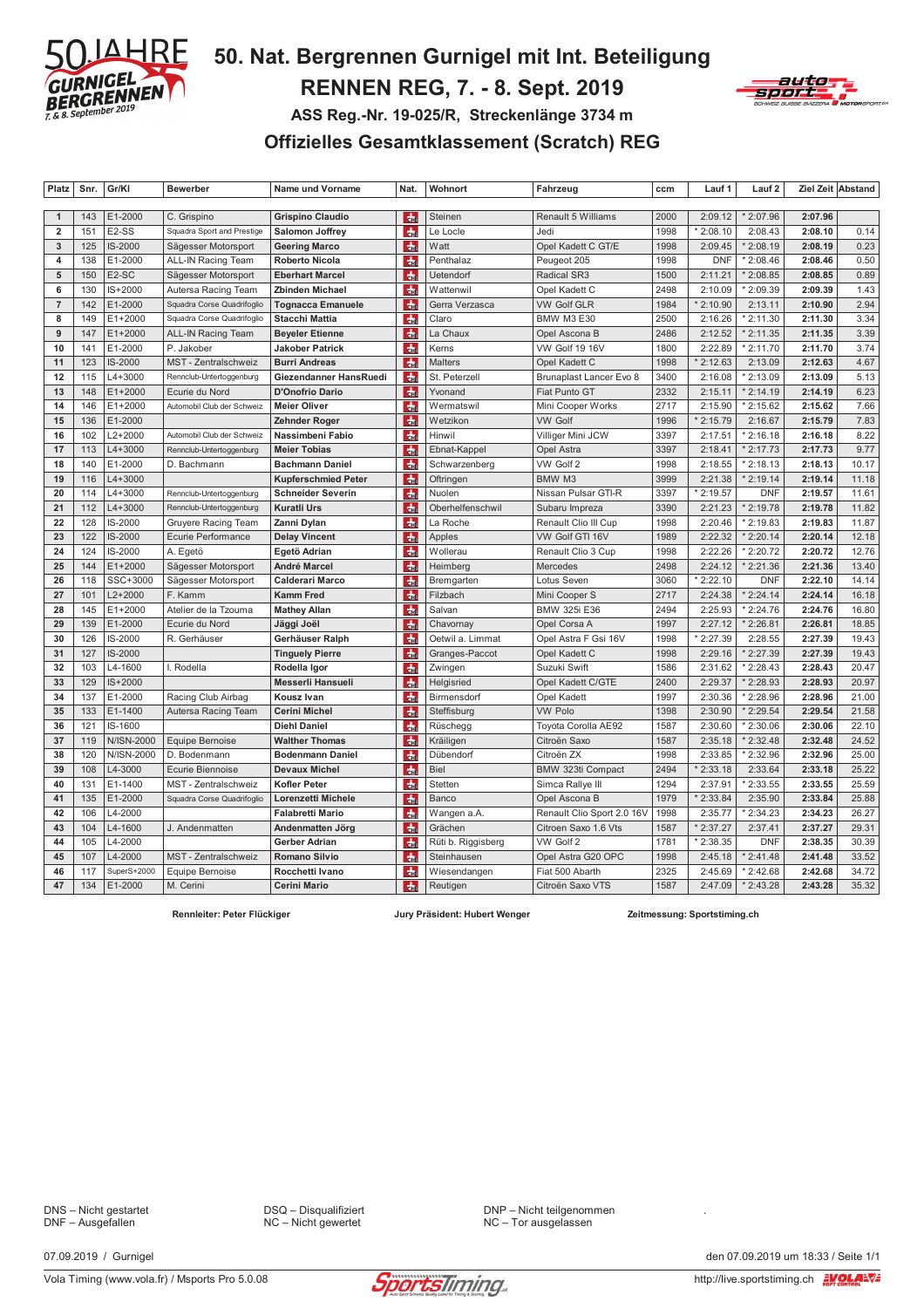

50. Nat. Bergrennen Gurnigel mit Int. Beteiligung **TRAINING REG, 7. - 8. Sept. 2019** ASS Reg.-Nr. 19-025/R, Streckenlänge 3734 m **Rangliste Training Feld 1** 



| <b>Platz</b> | Snr | Bewerber | <b>Nam</b><br>Vorname<br>und | ' Nat. | <b>Wohnon</b> | Fahrzeuc | ccm | ∟au* | ∟aut | $\lambda$ iol<br>$\overline{\phantom{a}}$ | Ans.<br>itand |
|--------------|-----|----------|------------------------------|--------|---------------|----------|-----|------|------|-------------------------------------------|---------------|
|              |     |          |                              |        |               |          |     |      |      |                                           |               |

#### LOC 2 (REG) über 2000 ccm

| 102 | 'l Club der Schweiz | ussimbeni Fabio<br>Na | lınwıl<br>. | Villiger Mini JCW | 3397         | 2:28.30                                    | $*2:21.84$ | 2:21.84 |      |
|-----|---------------------|-----------------------|-------------|-------------------|--------------|--------------------------------------------|------------|---------|------|
| 101 | Kamm                | <b>Kamm Fred</b>      | 'zbach      | Min.<br>Cooper S  | 2747<br>$-1$ | $2.4^\circ$<br>$\sim$ $\sim$ $\sim$ $\sim$ | * 2:29.60  | 2:29.60 | 7.76 |

# LOC 4 (REG) bis 1600 ccm

| 103 | Rodella        | Rodella Igor     | Zwinger | $-1$ $-1$ $-1$<br>Suzuki Swift | 1586 | $J-A5F$<br>2.49.91 | 2:37.96    | 2:37.96 |      |
|-----|----------------|------------------|---------|--------------------------------|------|--------------------|------------|---------|------|
| 104 | lenmatten<br>. | Andenmatten Jörg | Grächer | 1.6 Vts<br>ı Saxo<br>Citroen   | 1587 | 2.48P<br>2.40.00   | $*2:39.80$ | 2:39.80 | 84،، |

#### LOC 4 (REG) 1601 bis 2000 ccm

| 105 |                                    | Gerber Adrian           | . Riggisberg<br>Rüti I | <b>VW Golf 2</b>           | 1781 | 2:50.93 | $*2:41.69$ | 2:41.69 |      |
|-----|------------------------------------|-------------------------|------------------------|----------------------------|------|---------|------------|---------|------|
| 106 |                                    | <b>Falabretti Mario</b> | Wangen a.A.            | Renault Clio Sport 2.0 16V | 1998 | 2:56.09 | $*2:42.20$ | 2:42.20 | 0.51 |
| 107 | M <sub>S</sub><br>- Zentralschweiz | Romano Silvio           | Steinhausen            | Opel Astra G20 OPC         | 1998 | 2:58.12 | $*2:48.48$ | 2:48.48 | 6.79 |

# LOC 4 (REG) 2001 bis 3000 ccm

| 2:41.94<br><b>Michel</b><br>2494<br>108<br>2:58.04<br>2:41.94<br>Biel<br>$RMM$ 323ti $C$<br>l Devaux<br>curie<br>i Compact<br>Biennoise<br>DIVIV<br>0.25 |  |  |  |  |  |  |
|----------------------------------------------------------------------------------------------------------------------------------------------------------|--|--|--|--|--|--|
|                                                                                                                                                          |  |  |  |  |  |  |

#### LOC 4 (REG) über 3000 ccm

| 112 | Rennclub-Untertoggenburg | Kuratli Urs                | <b>CHE</b>    | Oberhelfenschwil | Subaru Impreza          | 3390 | 2:31<br>.15 | $*2:22.16$ | 2:22.16 |       |
|-----|--------------------------|----------------------------|---------------|------------------|-------------------------|------|-------------|------------|---------|-------|
| 116 |                          | <b>Kupferschmied Peter</b> | CH            | Oftringen        | <b>BMW M3</b>           | 3999 | 2:43.20     | $*2:23.29$ | 2:23.29 | 1.13  |
| 114 | Rennclub-Untertoggenburg | <b>Schneider Severin</b>   | CHE           | Nuolen           | l Nissan Pulsar GTI-R   | 3397 | $*2:29.16$  | 5:01.93    | 2:29.16 | 7.00  |
| 113 | Rennclub-Untertoggenburg | <b>Meier Tobias</b>        | <b>CH</b>     | Ebnat-Kappel     | Opel Astra              | 3397 | $*2:36.46$  | 4:21.64    | 2:36.46 | 14.30 |
| 115 | Rennclub-Untertoggenburg | Giezendanner HansRuedi     | <b>REFERE</b> | St. Peterzell    | Brunaplast Lancer Evo 8 | 3400 | 2:38.71     | 4:05.48    | 2:38.71 | 16.55 |

# Serien Tourenwagen Super Serie (REG) über 2000 ccm

| H L L<br>$\ldots$ . $\ldots$<br>Audill.<br>וסטונאג<br>$-1 - 1$ | 2325<br>$\cdot$ $\cdot$ $-$<br>$\cdots$<br>$-1$<br><b>Ivano</b><br>7.10<br>∣ Rocchetti∶<br>3ernoise<br>$\cdots$<br>$n_{AB}$<br>$N$ horth<br>naoi | 64 ו |
|----------------------------------------------------------------|--------------------------------------------------------------------------------------------------------------------------------------------------|------|
|----------------------------------------------------------------|--------------------------------------------------------------------------------------------------------------------------------------------------|------|

#### Serien Tourenwagen Super Serie Competition (REG) über 3000 ccm

| $  -$<br>18<br>$\sqrt{2}$<br>Marco<br>$S$ $\Omega$<br><b>Bremgarten</b><br>spor<br>$\cdot$<br><b>IVIUIUI</b><br><b>TCHE</b> | 3060<br>2.49.04 | 2:35.01 | 2:35.01 |  |
|-----------------------------------------------------------------------------------------------------------------------------|-----------------|---------|---------|--|

# Produktionswagen N/ISN (REG) bis 2000 ccm

| 120     | Bodenmann          | в.<br>enmann Daniel<br><b>D</b> | <b>CHI</b> | Dübendorf  | $\rightarrow$<br>$\sim$<br>Citroën ∠X | 1998 | 2:39.5          | 2:35.65                        | 2:35.65 |      |
|---------|--------------------|---------------------------------|------------|------------|---------------------------------------|------|-----------------|--------------------------------|---------|------|
| 10<br>. | Bernoise<br>-quipe | <b>Walther</b><br>Thomas        |            | Kräiliger. | $\sim$<br>, Saxo<br>Citroën           | 1587 | 2.55<br>2:55.99 | 2:40.7<br>$\sim$ $\sim$<br>. . | 2:40.74 | 5.09 |

| Spezialwagen InterSwiss (REG) bis 1600 ccm |  |                     |            |          |                     |      |         |            |         |  |  |
|--------------------------------------------|--|---------------------|------------|----------|---------------------|------|---------|------------|---------|--|--|
| 121                                        |  | <b>Diehl Daniel</b> | <b>CHE</b> | Rüschegg | Tovota Corolla AE92 | 1587 | 2:46.49 | $*2:35.76$ | 2:35.76 |  |  |
|                                            |  |                     |            |          |                     |      |         |            |         |  |  |
|                                            |  |                     |            |          |                     |      |         |            |         |  |  |
|                                            |  |                     |            |          |                     |      |         |            |         |  |  |

# Spezialwagen InterSwiss (REG) 1601 bis 2000 ccm

 $\overline{1}$ 125 | Sägesser Motorsport **Geering Marco CHE** Watt Opel Kadett C GT/E  $|1998|$  $2:23.48$  \* 2:12.80  $2:12.80$ DNS - Nicht gestartet DSQ - Disqualifiziert DNP - Nicht teilgenommen DNF - Ausgefallen NC - Nicht gewertet NC - Tor ausgelassen

07.09.2019 / Gurnigel